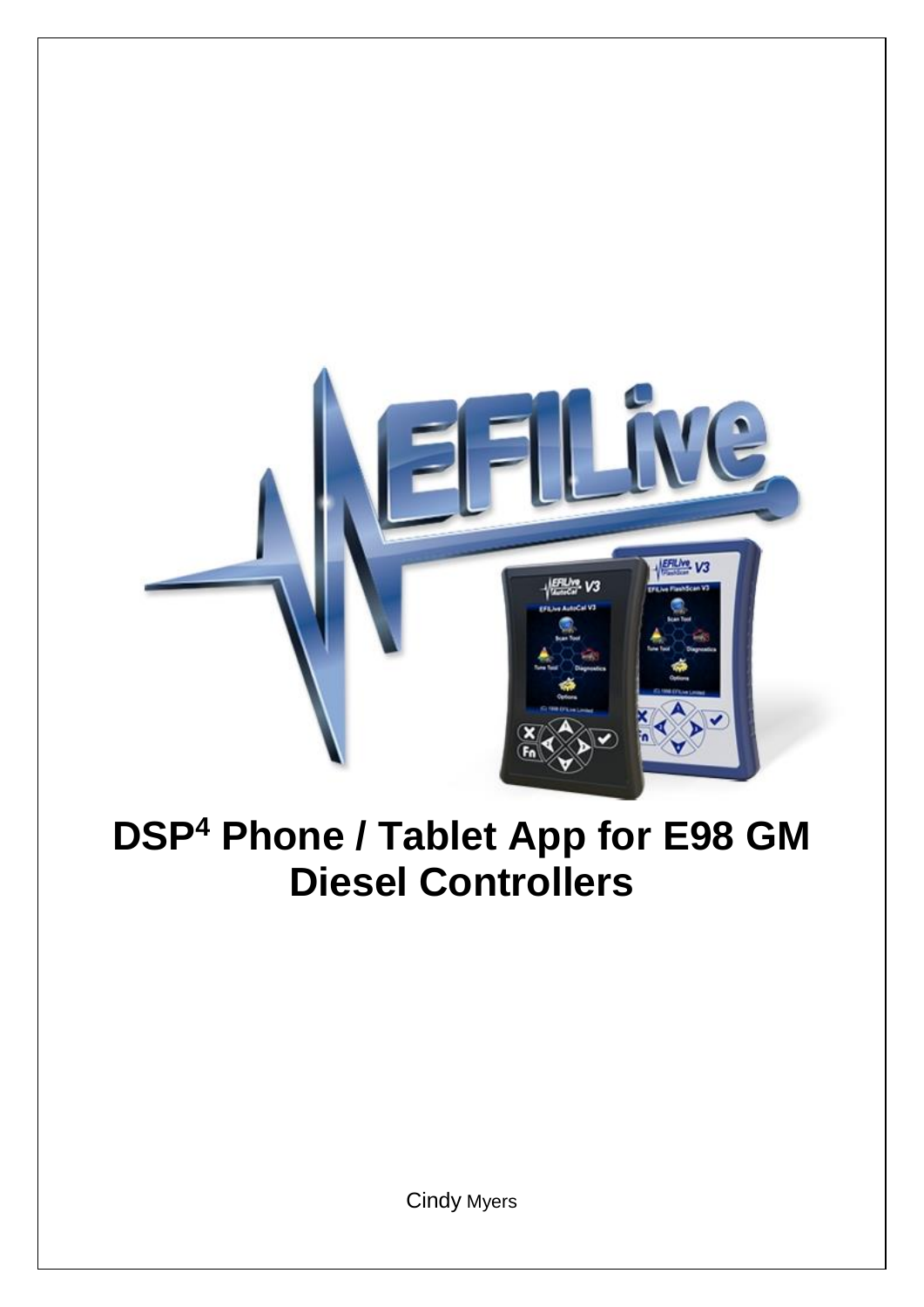## **DSP<sup>4</sup> Phone / Tablet App for E98 GM Diesel Controllers**

© 1998 [EFILive Limited](http://www.efilive.com/) All rights reserved

> First published 28 February 2017

Revised 8 September 2021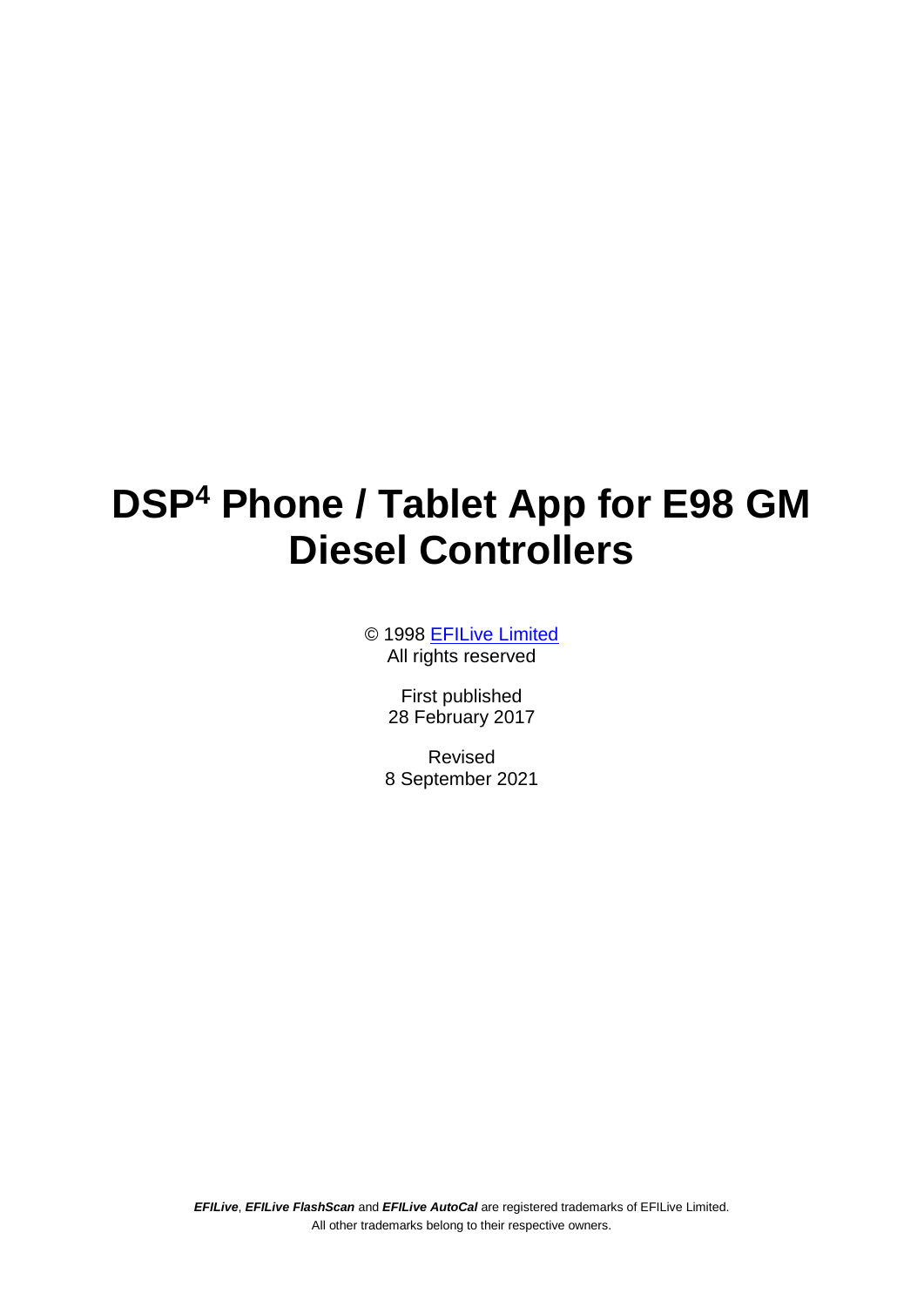### **Contents**



| $\mathcal{L}$ |  |
|---------------|--|
|               |  |
|               |  |
|               |  |
|               |  |
|               |  |

# IVC.



| <u>the contract of the contract of the contract of the contract of the contract of the contract of the contract of the contract of the contract of the contract of the contract of the contract of the contract of the contract </u> |  |
|--------------------------------------------------------------------------------------------------------------------------------------------------------------------------------------------------------------------------------------|--|
|                                                                                                                                                                                                                                      |  |
|                                                                                                                                                                                                                                      |  |
|                                                                                                                                                                                                                                      |  |



| <b>Contract Contract Contract Contract Contract Contract Contract Contract Contract Contract Contract Contract Contract Contract Contract Contract Contract Contract Contract Contract Contract Contract Contract Contract Contr</b> |  |
|--------------------------------------------------------------------------------------------------------------------------------------------------------------------------------------------------------------------------------------|--|
|                                                                                                                                                                                                                                      |  |
|                                                                                                                                                                                                                                      |  |
|                                                                                                                                                                                                                                      |  |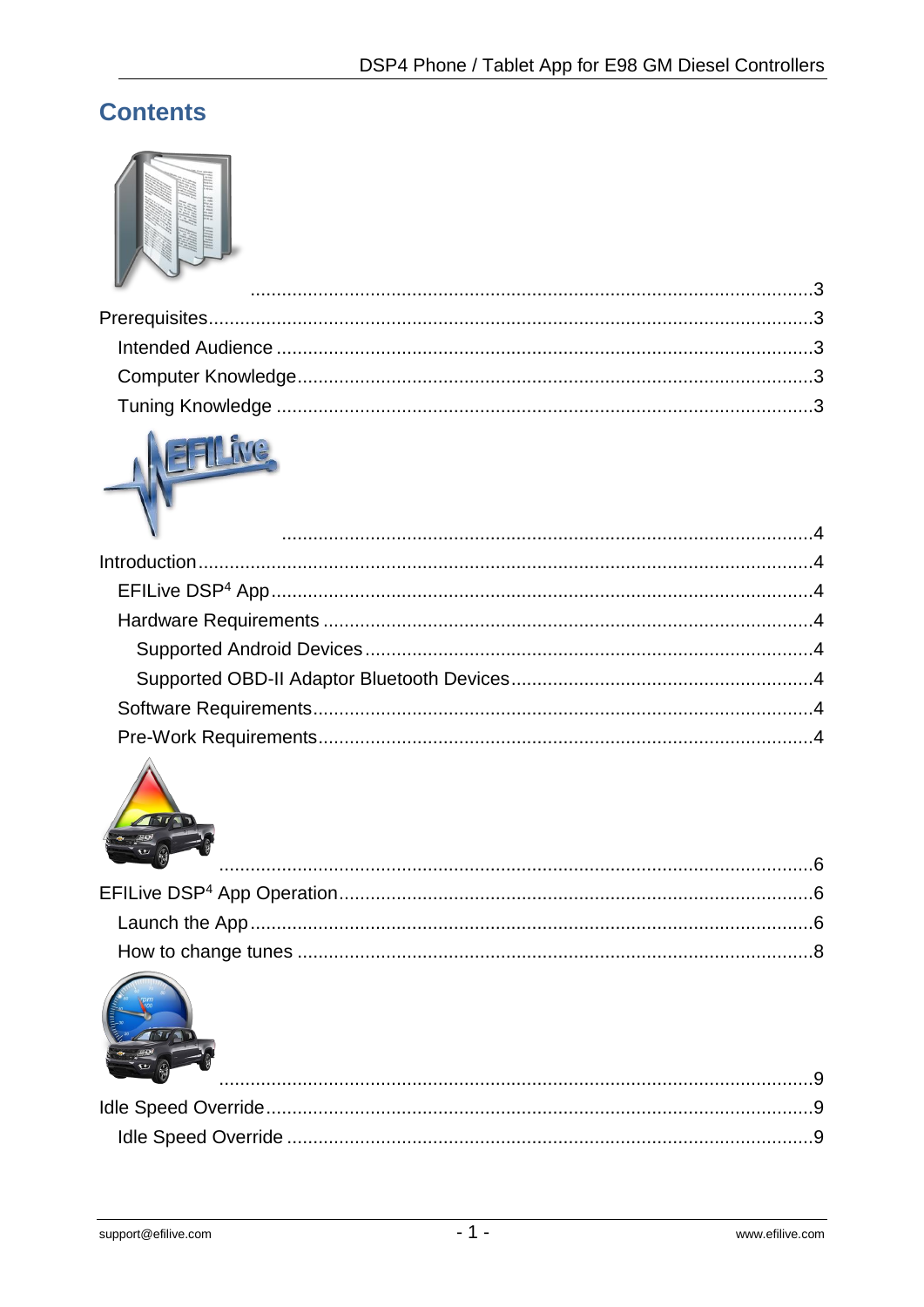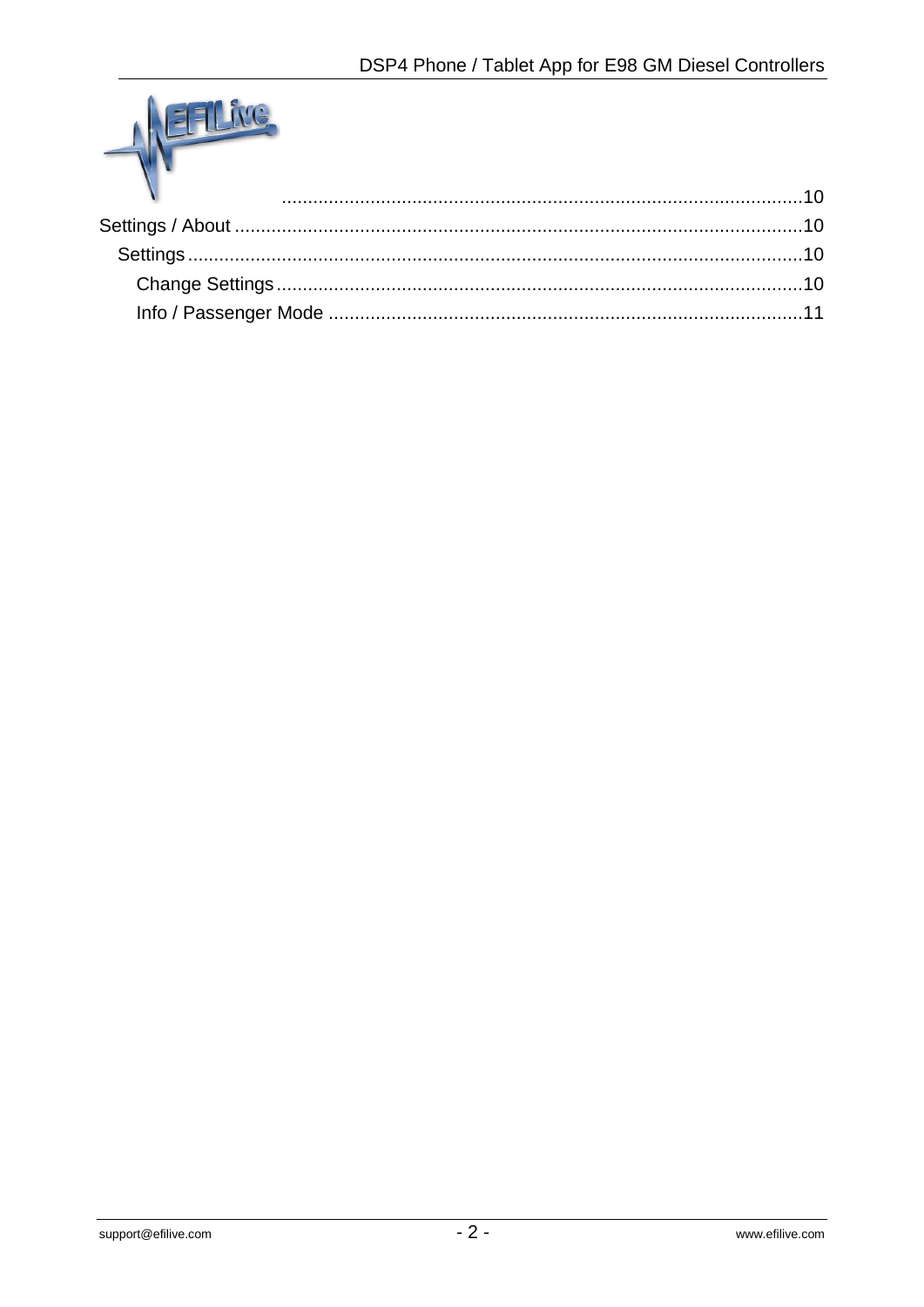<span id="page-4-0"></span>

## <span id="page-4-1"></span>**Prerequisites**

#### <span id="page-4-2"></span>**Intended Audience**

Customers who have installed a DSP<sup>4</sup> custom operating system in their E98 ECM and wish to switch tunes using Android device.

- This app will not work on standard E98 operating systems.
- This app will not work on any other ECM or vehicle types, E98 only.

#### <span id="page-4-3"></span>**Computer Knowledge**

It is expected that readers have a basic understanding of:

- Android phone operating systems.
- Pairing to Bluetooth devices with their phone.
- Downloading and installing an app via Google Play.

#### <span id="page-4-4"></span>**Tuning Knowledge**

It is expected that readers have a basic understanding of:

 $\bullet$  How to flash a DSP<sup>4</sup> operating system in to the ECM.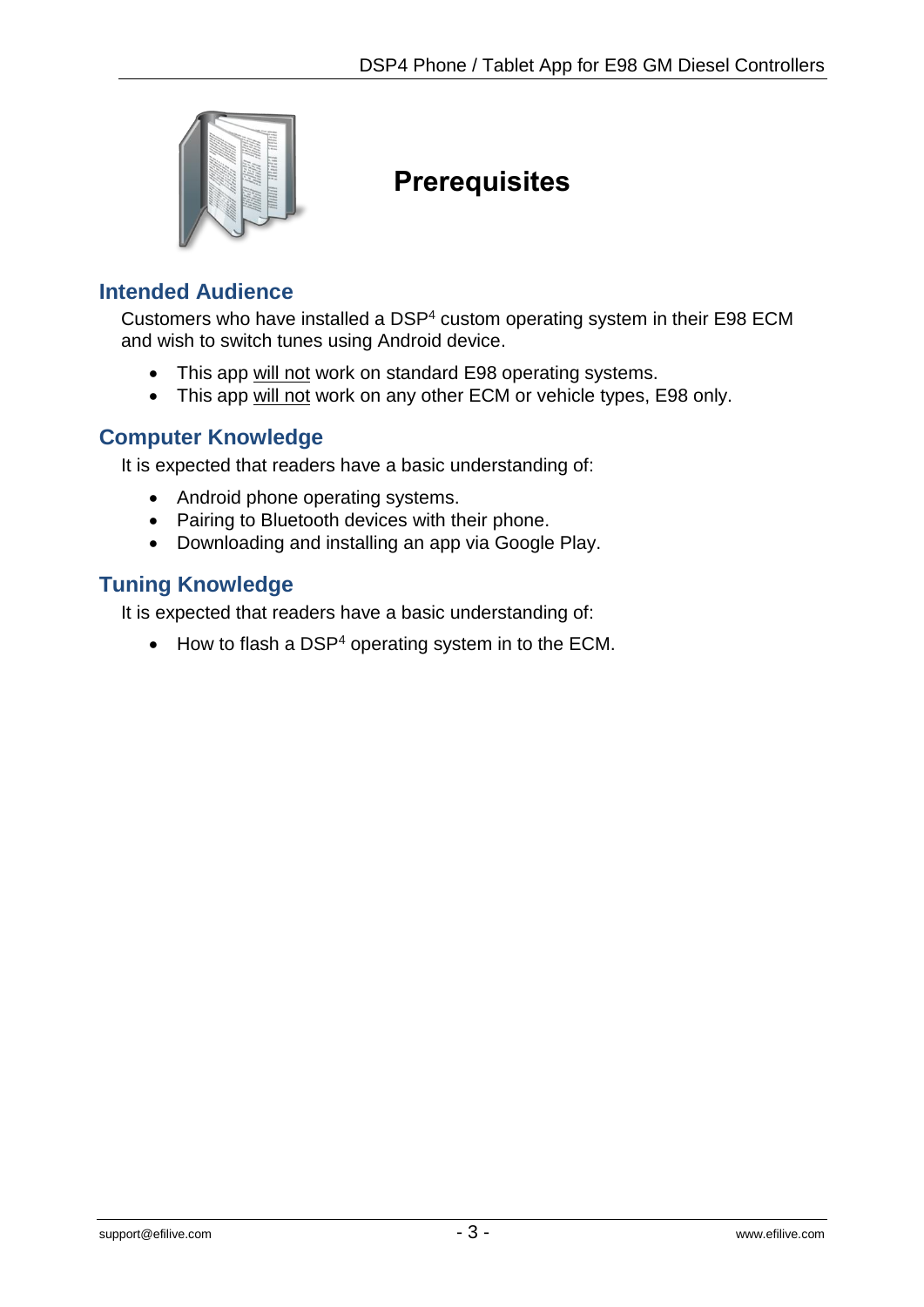<span id="page-5-0"></span>

## <span id="page-5-1"></span>**Introduction**

#### <span id="page-5-2"></span>**EFILive DSP<sup>4</sup> App**

EFILive's DSP<sup>4</sup> phone application is designed to allow those users who have installed EFILive's DSP<sup>4</sup> custom operating system in their vehicle to change tunes on the fly using their phone / tablet connected to an OBD-II Bluetooth adaptor as an alternative to switching tunes via hardwired switch or EFILive hardware.

The **EFILive DSP<sup>4</sup> App** is a free download from the Google Play store.

This application also incorporates an idle speed override function which is not available using other switching methods. Idle speed override allows temporarily control over engine idle speed; most likely to be used when using an electric winch.

#### <span id="page-5-3"></span>**Hardware Requirements**

To enable switchable tuning, the following hardware is needed:

- 1. A phone or tablet running Android V4.1 or higher.
- 2. A phone or tablet with Bluetooth connectivity.
- 3. An OBD-II to Bluetooth adaptor.

Note: iOS devices may be supported in the future however these unfortunately require specific Bluetooth adaptors.

#### <span id="page-5-4"></span>**Supported Android Devices**

EFILive development and testing was completed using the following devices:

- Samsung Galaxy. (A range of devices were tested.)
- Ulefone BeTouch 3.

In all cases, devices had a minimum screen size of 5".

Due to the enormous range of Android devices on the market it is impossible for EFILive to test this app on each one to ensure it runs on each device.

#### <span id="page-5-5"></span>**Supported OBD-II Adaptor Bluetooth Devices**

EFILive development and testing was completed using the following OBD-II Bluetooth adaptors:

- [PLX Kiwi 2+ for Android](http://www.plxdevices.com/ProductDetails.asp?ProductCode=897346002863-897346002856)
- [OBDLink® LX Bluetooth](http://www.obdlink.com/lxbt/)

#### <span id="page-5-6"></span>**Software Requirements**

Download and install the free [EFILive DSP](https://play.google.com/store/apps/details?id=com.efilive.EFILiveDSP4)<sup>4</sup> App from the Google Play store onto your Android device.

<span id="page-5-7"></span>Note: iOS devices may be supported in the future.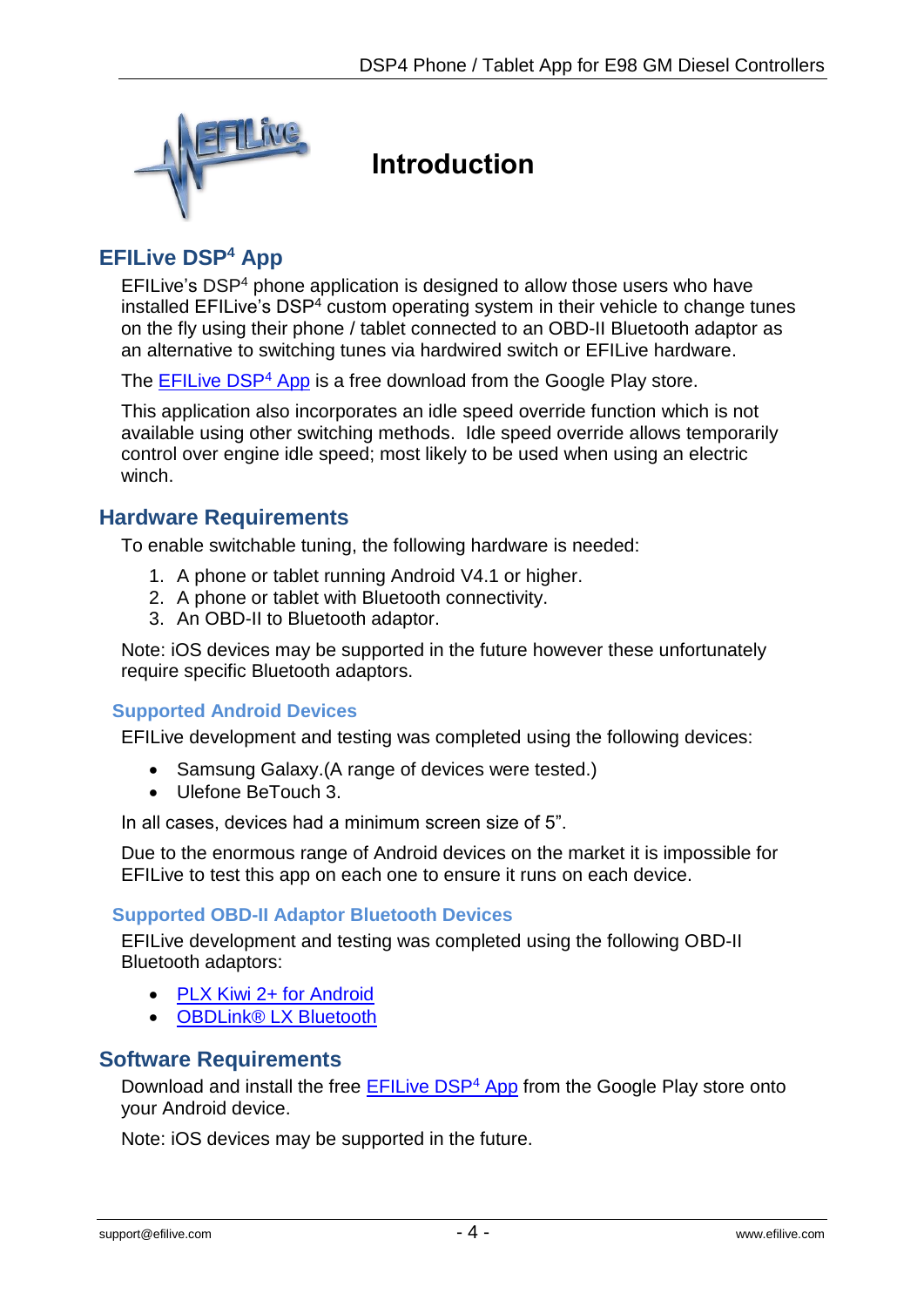#### **Pre-Work Requirements**

Users are required to have flashed the DSP<sup>4</sup> custom operating system into their ECM. Refer to the Duramax 2p8L E98 [DSP4 User Guide.pdf](https://download.efilive.com/Tutorials/PDF/Duramax%202p8L%20E98%20DSP4%20User%20Guide.pdf) for instructions.

Users should connect their OBD-II Bluetooth adaptor to the vehicle and pair the adaptor to their Android device following the manufacturer's instructions before launching the EFILive DSP<sup>4</sup> app.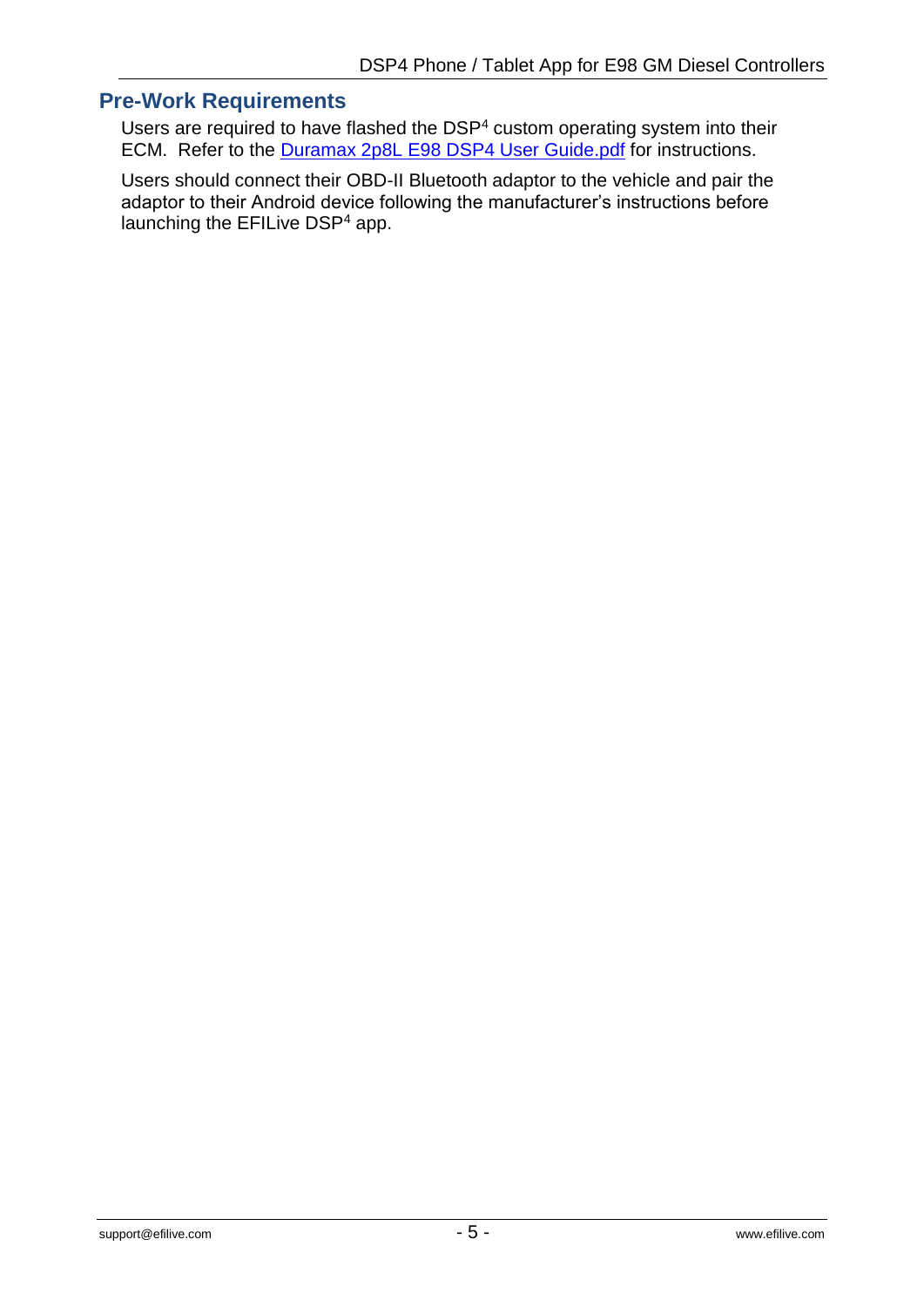<span id="page-7-0"></span>

## <span id="page-7-1"></span>**EFILive DSP<sup>4</sup> App Operation**

#### <span id="page-7-2"></span>**Launch the App**

Select the EFILive DSP $4$  app on your device. The app will open on the tune selection screen.



Connect the paired Bluetooth device by pressing the Bluetooth logo at the top of the screen, and select the correct device.

| 子园业                                                 | <b>* ♥3G』 图 1:46</b> |
|-----------------------------------------------------|----------------------|
| <b>EFILive DSP4</b>                                 |                      |
| Not connected                                       |                      |
|                                                     |                      |
| Select a device to connect<br><b>Paired Devices</b> |                      |
| PLXDevices-7844<br>00:06:66:46:78:44                |                      |
| Uconnect                                            |                      |
| Uconnect                                            |                      |
| OBDIL<br>20:16:05:26:02:DC                          |                      |
| KMM-BT30*                                           |                      |
| Mi Bluetooth Speaker                                |                      |
| Scan for devices                                    |                      |
| Message:                                            |                      |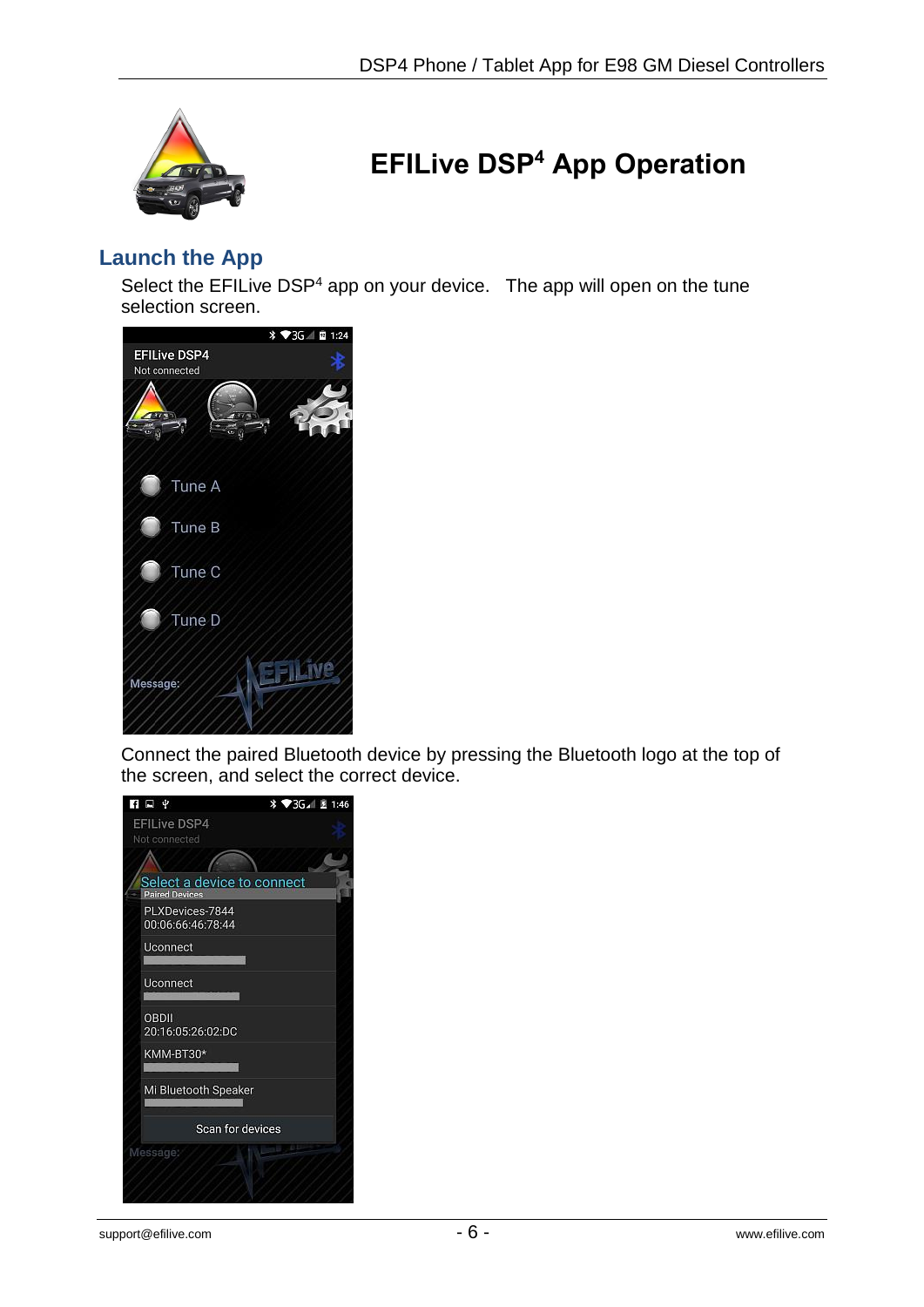When a successful connection is made, the connected device message will be updated to display the chosen device, and a pop up message will also be displayed at the bottom of the screen momentarily.



The app automatically checks the status of the ECM, highlighting the button of the selected tune, and displays the selected tune in the message dialog box.

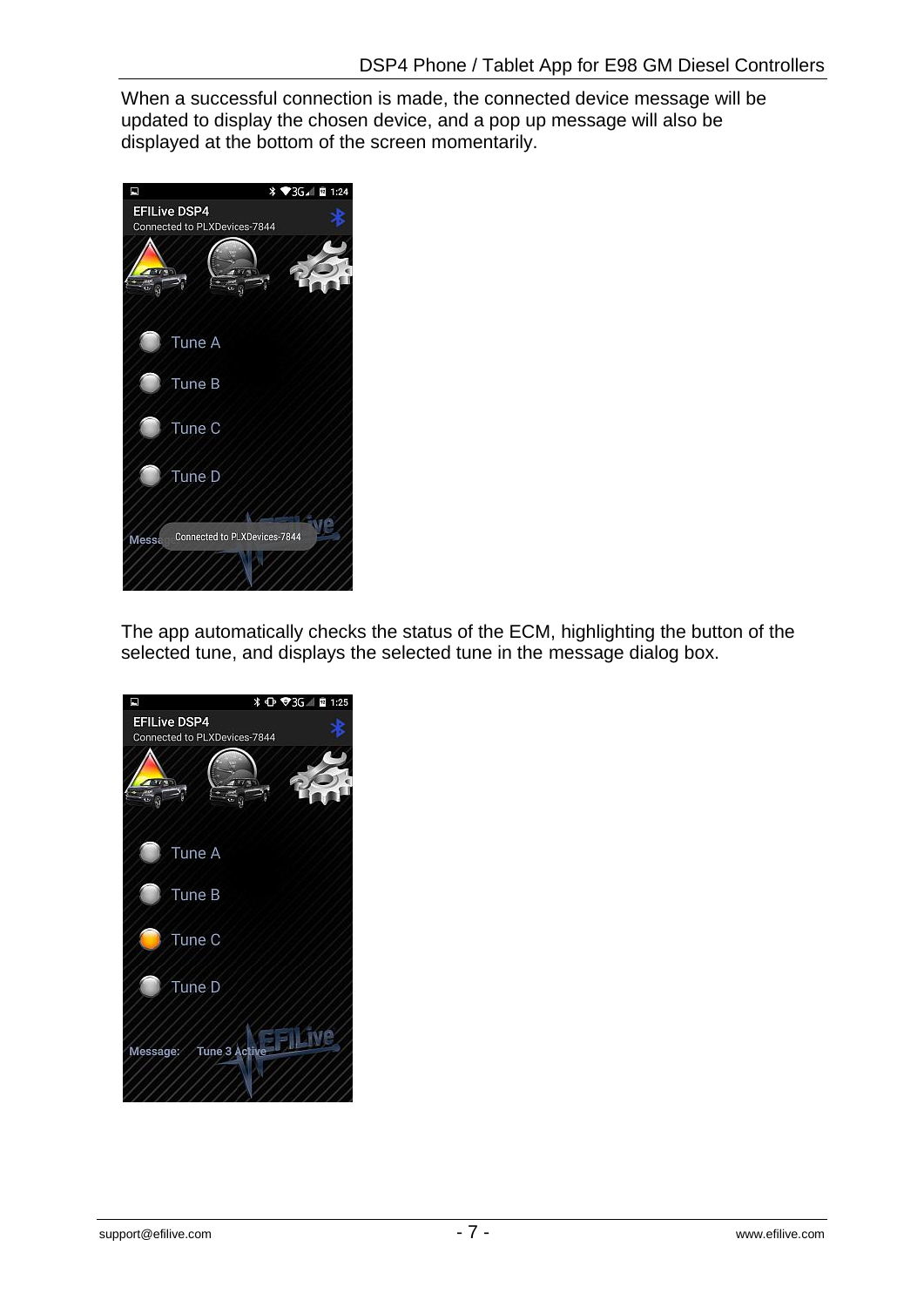#### <span id="page-9-0"></span>**How to change tunes**

Select an un-highlighted button to change tunes. The button highlight and the selected tune in the message dialog box will change to your new selection once the ECM has processed the tune change request.



The ECM will remember the tune position selected. The DSP<sup>4</sup> app will request the tune position selection each time the application is opened/closed.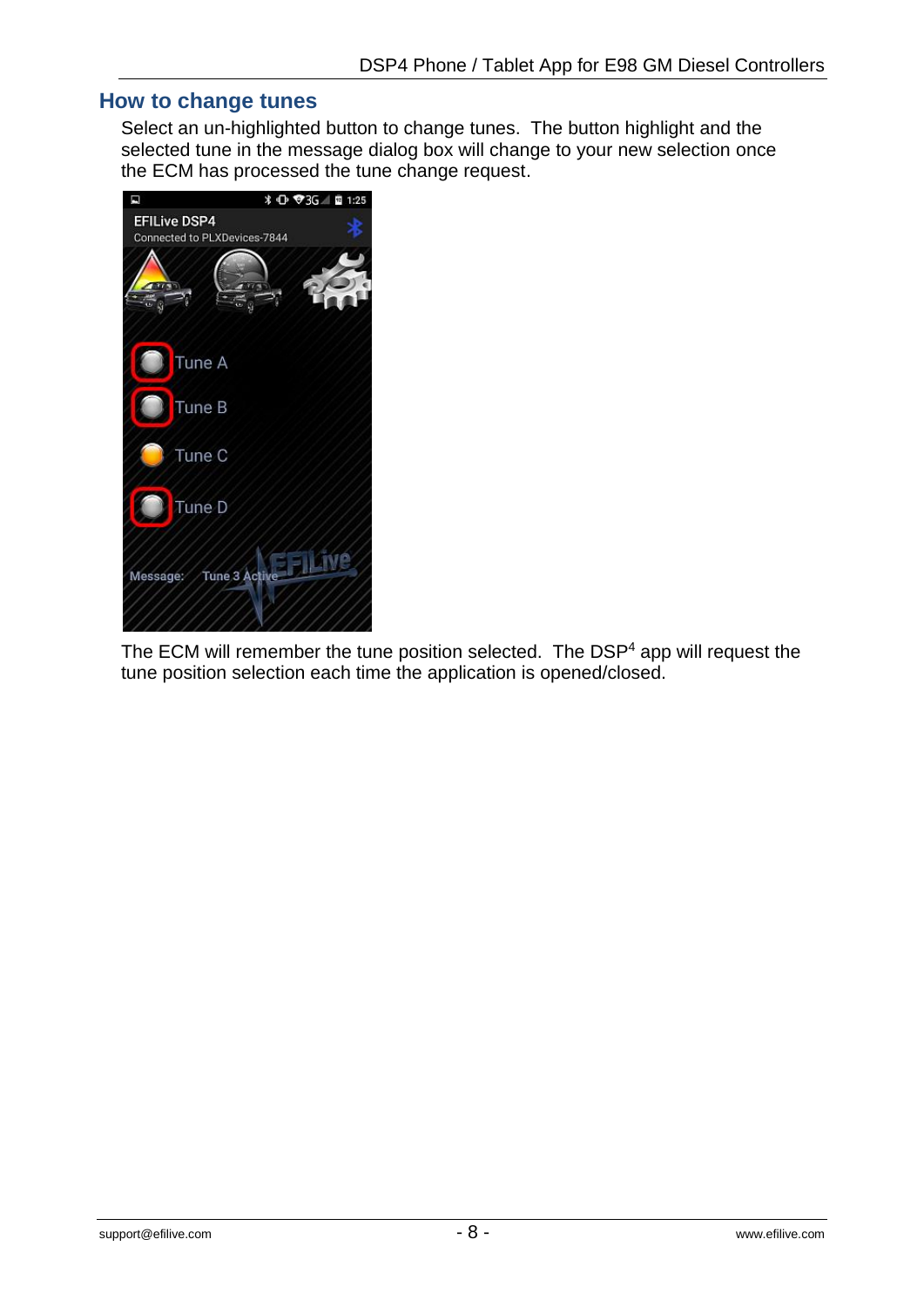<span id="page-10-0"></span>

## <span id="page-10-1"></span>**Idle Speed Override**

#### <span id="page-10-2"></span>**Idle Speed Override**

Idle speed override allows temporary control over the engine idle speed; most likely to be used when using an electric winch. This feature is only supported where the vehicle is in Park or Neutral and the vehicle is not moving, in line with ECM restrictions.

By selecting the idle speed override icon, users can use the left and right arrows to increment idle RPM by 32 RPM per selection in line with the ECM scaling **limitations** 

To stop the idle RPM override simply click away from this screen to the Tune Selection or Settings Screen and in a few seconds the engine will return to normal idle speed.

The message dialog box will detail if the RPM change is accepted or display an appropriate message where idle speed cannot be adjusted, such as when the vehicle is not in Park or Neutral, or when the vehicle moving.

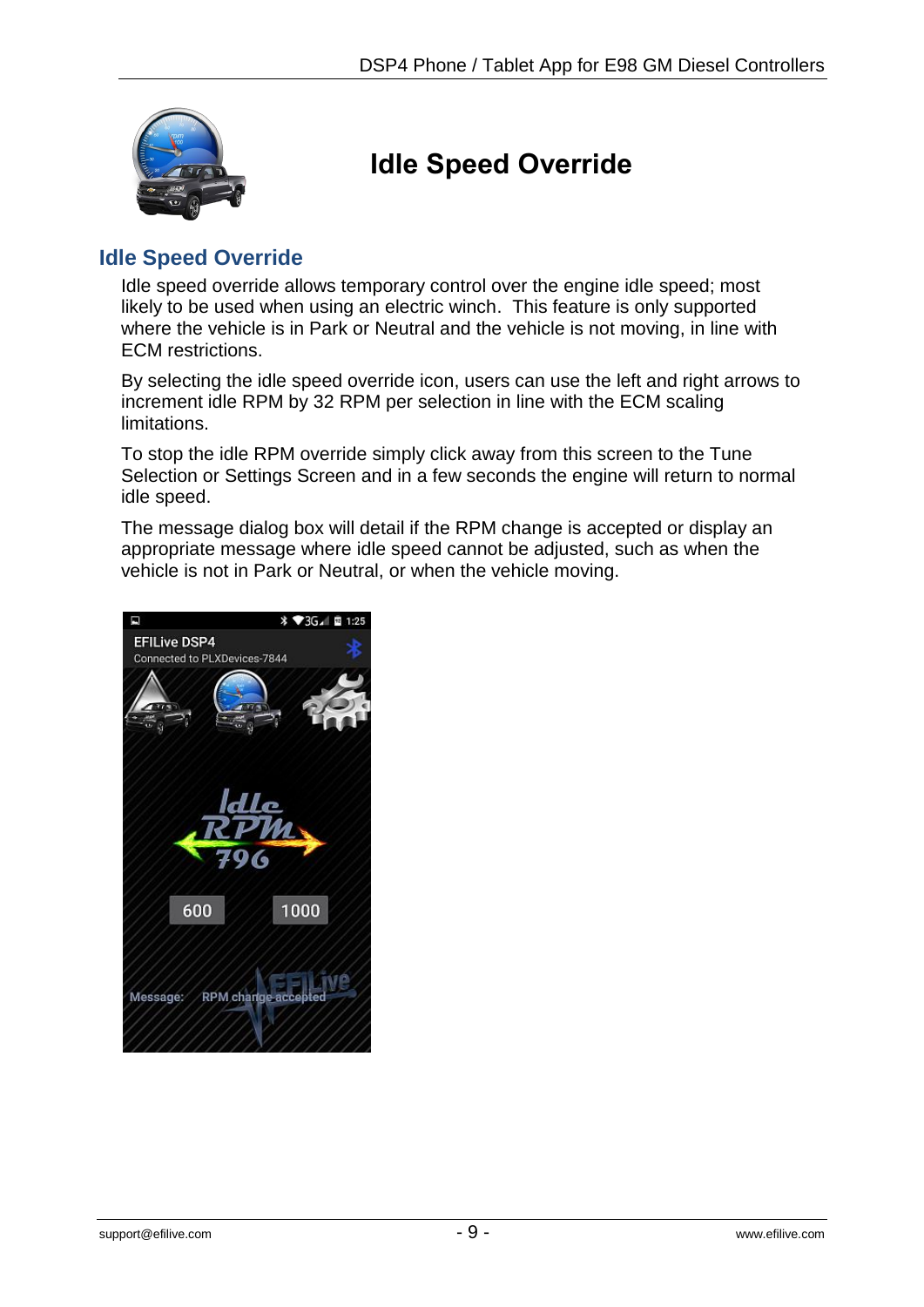<span id="page-11-0"></span>

## <span id="page-11-1"></span>**Settings / About**

#### <span id="page-11-2"></span>**Settings**

The settings menu allows users to:

- 1. Customize tune position names.
- 2. Enter pre-set idle RPM override speeds.
- 3. Enter a password to enable tune switching, where the password was enabled in the tune file prior to flashing the ECM.
- 4. Display the Info screen.
- 5. Display the vehicle VIN and OS in the Message dialog box.
- 6. Save changes made to settings.



#### <span id="page-11-3"></span>**Change Settings**

To change tune names or RPM pre-set values, use your finger to hold down the text until the keyboard appears. Edit the text/value and press the back button on your device.

Select the SAVE SETTINGS button to save changes.

The app does not prompt data to be saved prior to exiting the screen.

Do not accidentally click the phone's back button twice as the back button exits the app from all other screens.